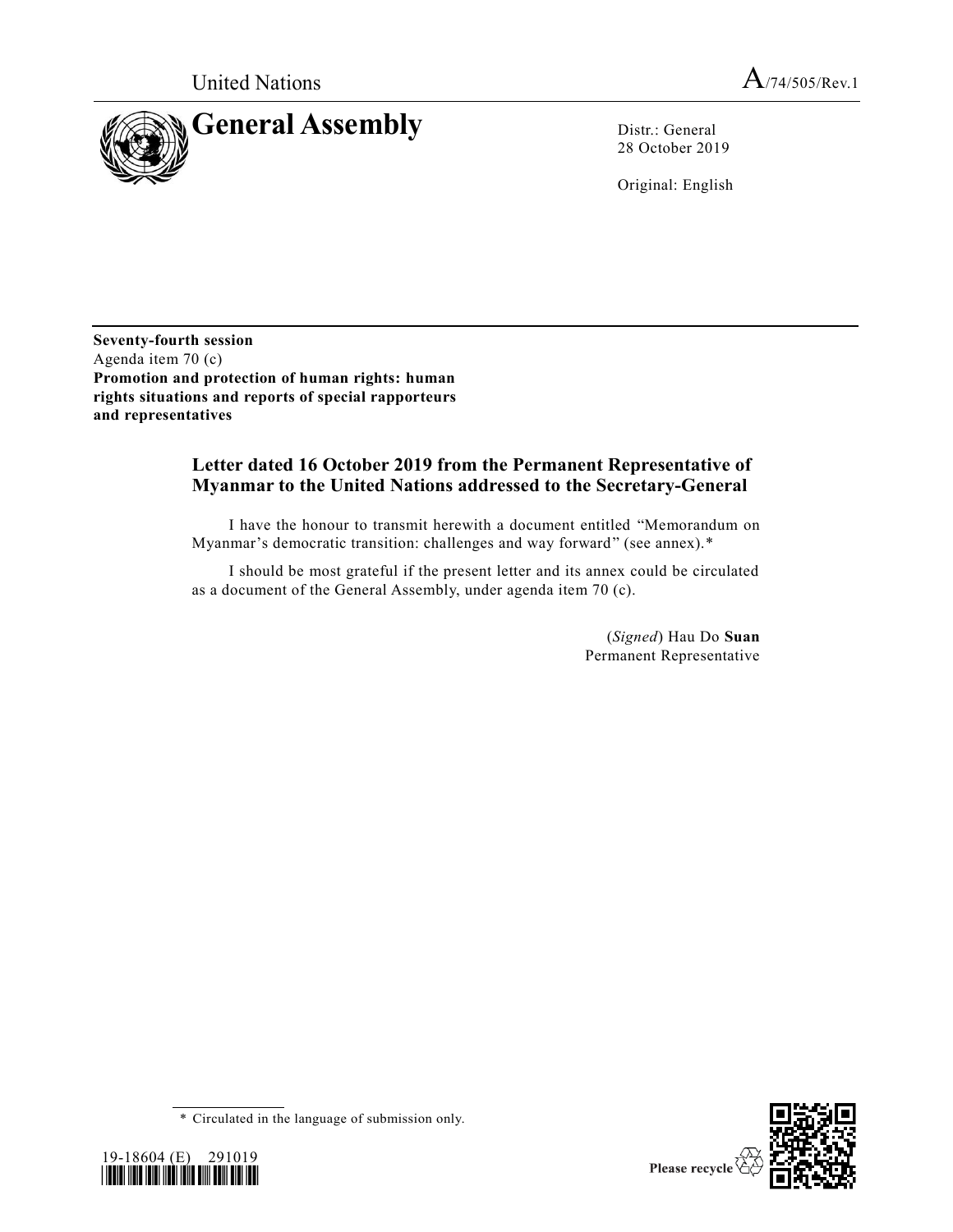**Annex to the letter dated 16 October 2019 from the Permanent Representative of Myanmar to the United Nations addressed to the Secretary-General** 

**Memorandum on Myanmar's democratic transition: challenges and way forward**

# **Contents**

|    |                                                                                          | Page           |
|----|------------------------------------------------------------------------------------------|----------------|
| 1. |                                                                                          | $\overline{4}$ |
| 2. |                                                                                          | 4              |
|    | 2.1                                                                                      | 4              |
|    | $2.2^{\circ}$                                                                            | 4              |
| 3. |                                                                                          | 5              |
|    | 3.1                                                                                      | 5              |
|    | 3.2                                                                                      | 6              |
|    | 3.3                                                                                      | 6              |
| 4. |                                                                                          | 7              |
|    | 4.1                                                                                      |                |
|    | 4.2                                                                                      |                |
|    | 4.3                                                                                      |                |
|    | 4.4                                                                                      |                |
|    | 4.5                                                                                      |                |
|    | 4.6                                                                                      |                |
|    | 4.7                                                                                      | 10             |
|    | 4.8                                                                                      | 10             |
| 5. |                                                                                          | 10             |
|    | Cooperation with Special Representative of the Secretary-General for Children and<br>5.1 | 10             |
|    | 5.2 Cooperation with Special Representative of the Secretary-General for Sexual Violence | 11             |
|    | Cooperation with the Special Envoy of the Secretary-General on Myanmar<br>5.3            | 11             |
| 6. |                                                                                          | 11             |
|    | The strategy and role of ARSA in the ongoing humanitarian crisis<br>6.1                  | 12             |
|    | 6.2                                                                                      | 13             |
|    | Government's practical efforts to address the issue of Rakhine State<br>6.3              | 14             |
|    | Union Enterprise for Humanitarian Assistance, Resettlement and Development in<br>6.4     | 14             |
|    | 6.5                                                                                      | 14             |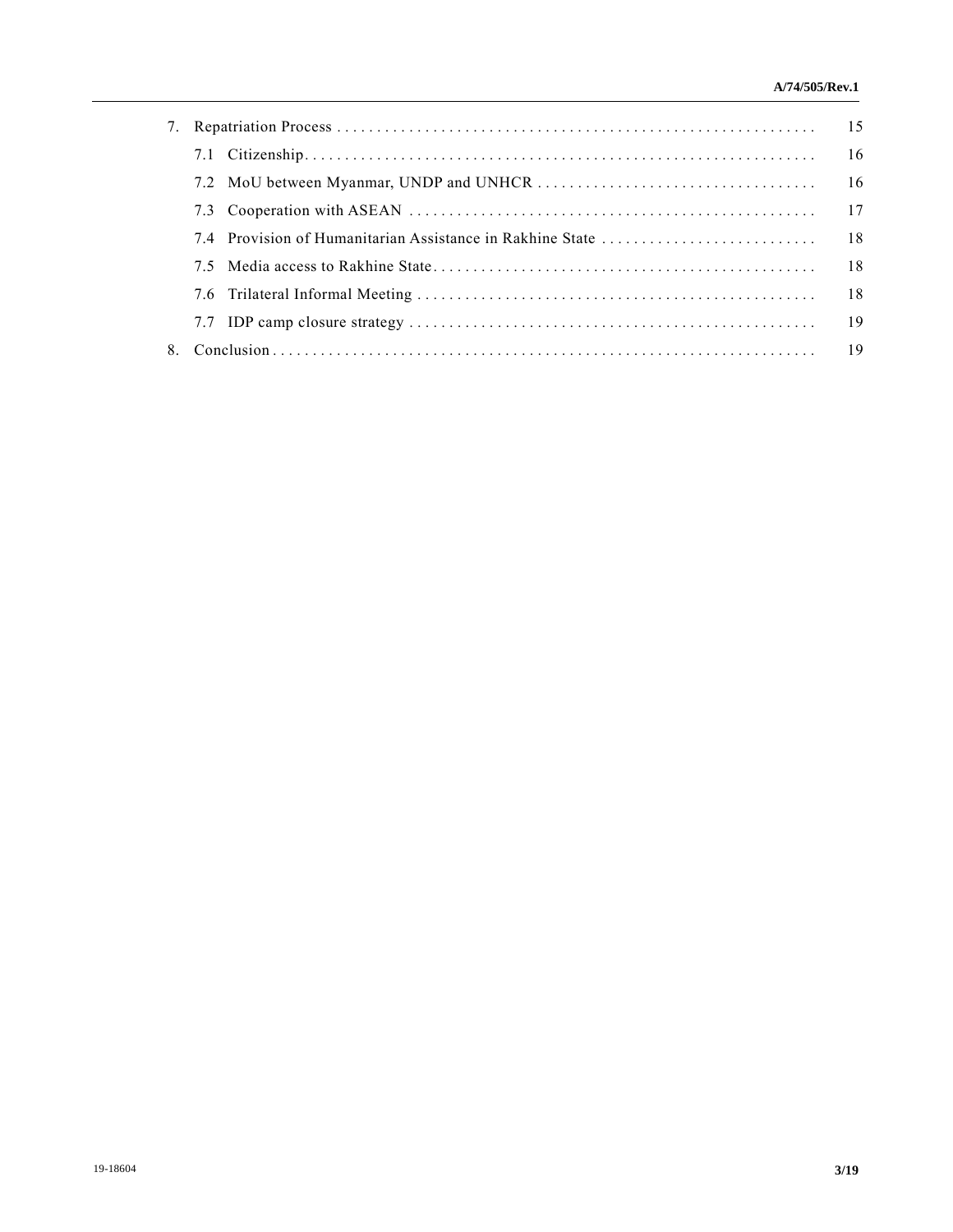# **1. Introduction**

Since taking responsibility of the state in April 2016, the democratically elected civilian government has been working relentlessly to transform the country into a democratic federal union. The government has placed national reconciliation and peace as top priority while striving for economic prosperity, social equity and development, the prevalence of rule of law and reliable judicial system. As a sine qua non for the successful building of a democratic nation, the government has also embarked on amending the present 2008 Constitution.

The government has undertaken major legislative and institutional reforms to create a more equitable and harmonious society. Significant progress has been achieved in areas of economic development, investment, infrastructure, health and education sectors as well as in anti-corruption efforts.

Despite the challenges, Myanmar has managed to sustain its economic growth in recent years. It has experienced rapid growth with an annual growth rate of 6.5% in 2018–2019. Its GDP expanded from USD 8.9 billion in the year 2000 to over USD 71 billion in 2018. As Myanmar has opened its opportunity doors, investment and trade have grown significantly. In keeping with this trend, trade and investment policies continue to be revised in line with national and global commitments and in accordance with liberal inclusive principles.

# **2. Peace Process**

The Government of Myanmar has been engaged in a peace process to bring an end to the seven-decade long internal armed conflict by political dialogue. In a multi-ethnic country like Myanmar, making unity out of diversity is a multi-faceted challenge.

## **2.1 National Ceasefire Agreement**

In an effort to consolidate existing bilateral ceasefire agreements between the Military (Tatmadaw) and multiple Ethnic Armed Organizations (EAOs), the Nationwide Ceasefire Agreement (NCA) was signed on 15 October 2015. It is a merging equilibrium point where different forces come together to create a new political dialogue process for all ethnic groups. The NCA also includes an explicit commitment to "establish a union based on the principles of democracy and federalism".

There are currently ten signatories to the NCA, however, the government is committed to continuing its endeavours to bring all ethnic armed organizations under the NCA umbrella and to the conference table.

The government is discussing with ethnic armed organizations which are yet to sign the Nationwide Ceasefire Agreement (NCA) to sign Bilateral Ceasefire Agreement (BCA).

In September 2019, the government and four EAOs (KIA-Kachin, TNLA-Ta'ang, Arakan Army, and MNDAA-Kokang) agreed in principle on seven points of a draft BCA and they will resume negotiation by the end of October. This is the first time the two sides have come to an agreement on the draft text of BCA.

## **2.2 Union Peace Conference**

In view of solving political differences through negotiations and narrowing the trust deficit among different institutions, ethnic groups and communities, the Union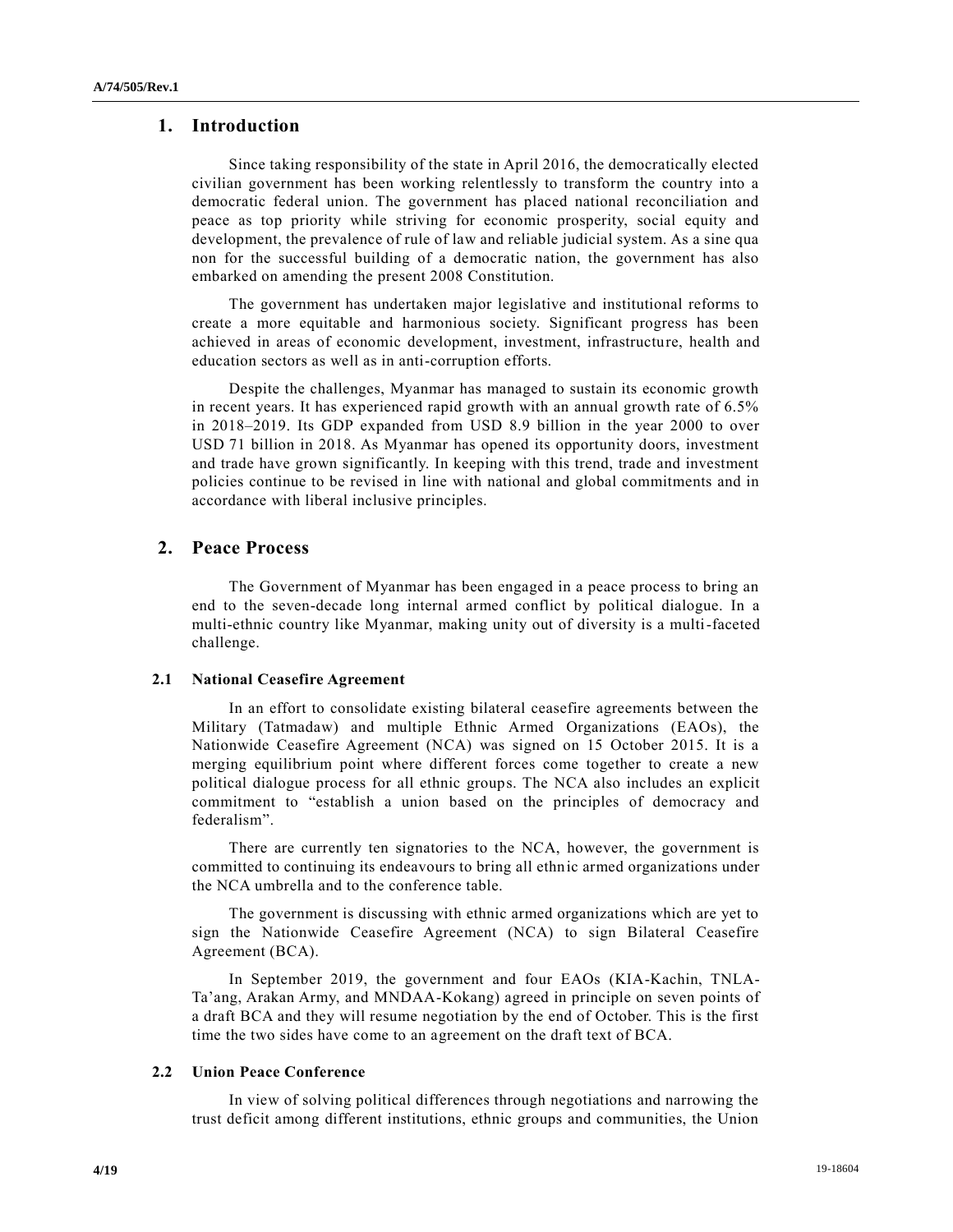Peace Conference – the 21st Century Panglong has been held and brought all ethnic nationalities to present their positions and views openly and freely to formulate fundamental principles for a democratic federal union.

Three sessions of the Peace Conference – 21st Century (Panglong), held so far, have adopted fifty-one fundamental principles which will become part of the Union Peace Accord. Preparation works are underway for the Fourth Panglong Conference.

Establishing a federal Union and democratic society is the ultimate goal o f the current Government of Myanmar. Despite the multi-faceted challenges, the government has spared no effort in nurturing democratic norms and practices among all its citizens. These efforts include the promotion of the rule of law, good governance and protection of human rights, and fostering of vibrant civil society.

With the aim to enable all ethnic armed groups to participate in the peace process with trust and to continue the peace dialogues, the Myanmar Military or Tamadaw has announced the unilateral ceasefire in December 2018 and extended to September 2019 in five military command areas in various parts of the country.

# **3. Social and Economic Development**

In recent years, the Government of Myanmar has undertaken a number of reforms, focusing primarily on updating the regulatory and legal environment aimed at developing a market-based economy which targets inclusive economic growth. Necessary structural reforms have also been made to boost development through greater integration with the global economy.

#### **3.1 Socioeconomic reforms**

The recent socioeconomic reforms will ensure a secure livelihood and job opportunities for the citizens; improve the living standard and socioeconomic status of the general public.

Myanmar Sustainable Development Plan (2018–2030) has been developed as a key developmental policy instrument. It is intended to strengthen the linkage of nation's developmental needs and UN Sustainable Development Goals. The MSDP is structured into 3 Pillars, 5 Goals, 28 Strategies and 251 Action Plans.

The government has been focusing on rural development as a priority task in reducing the poverty of the people. Community Driven Development Projects are being implemented throughout the country which covers rural infrastructure projects; including road, bridge, wells, ponds, electricity, health and education; to promote development awareness; and to create high income opportunity to improve living standards of the people so that the rural population will be empowered to create high income and better living environment.

In order to achieve a desired socioeconomic growth, the government has gradually increased the capital budget for health and education sectors. The Ministry of Education received 6.81 per cent of total capital expenditure in 2016–2017 FY, 6.88 per cent in 2017–2018 FY, and 8.50 per cent in 2018–2019 FY. The Ministry of Health and Sports received 6.91 per cent in the 2016–2017 FY, 8.02 per cent in 2017–2018 FY, and 6.39 per cent in 2018–2019 FY and the Ministry of Social Welfare, Relief and Resettlement received 0.08 per cent in 2016–2017 FY, 0.33 per cent in 2017–2018 FY and 0.33 per cent in 2018–2019 FY respectively from the government.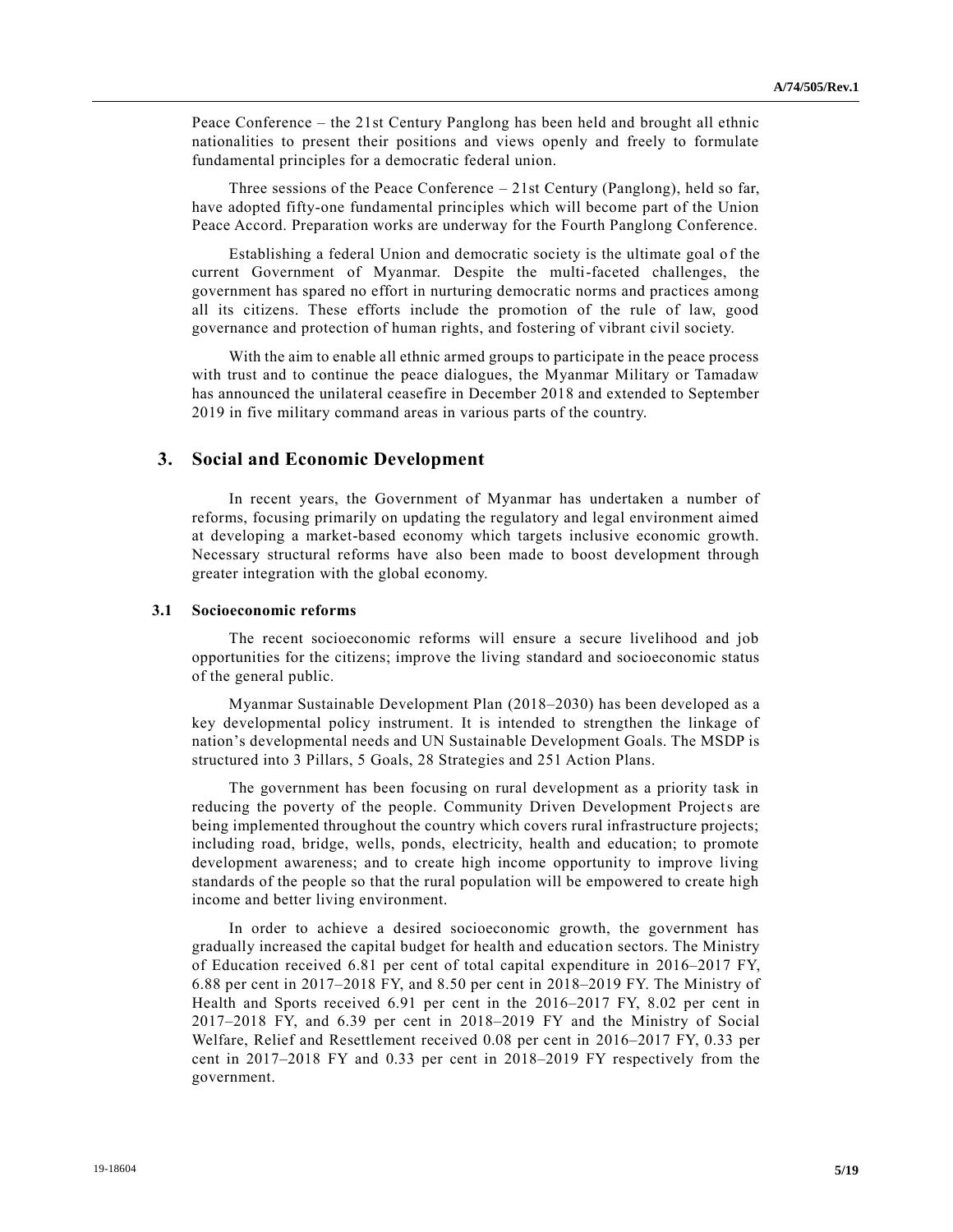The National Indicator Framework was set up to monitor and evaluate the implementation of the MSDP's action plans together with the processes to get economic stability and reduce poverty.

Major reforms include the introduction of the new Myanmar Investment Law in 2016. The new Myanmar Investment Law offers investors a more transparent, more liberal and more protected investment environment, bringing the investmentenabling-environment further in line with international and regional agreements.

In August 2018, the new Myanmar Companies Law came into effect. With new legislation in place, foreign investors are now permitted to hold up to 35 per cent of shares in a domestic company without the company losing its categorisation as a local company. Changing this legal definition allows foreign investors to undertake business activities that were previously restricted to companies fully owned by Myanmar citizens.

The new Companies Law has been designed to offer greater protection for minority investors which will contribute to a considerable improvement in Myanmar's ranking in the Ease of Doing Business Index.

The Myanmar Investment Promotion Plan (MIPP) was launched with the objectives to attract more than USD 200 billion through responsible and quality business over the next 20 years, facilitating Myanmar's transition to a middle-income country. The World Bank has forecast Myanmar economy to expand 6.4 per cent in the year 2019 and pick up to 6.8 per cent in the year 2020.

### **3.2 Anti-corruption efforts**

Myanmar enacted the Anti-Corruption Law in August 2013. In accordance with the Law, the Anti-Corruption Commission (ACC) has been established in 2014.

The ACC adopted the Anti-Corruption Strategy (2018–2021) and developed action plans to implement it.

As part of the Strategy, 32 Corruption Prevention Units at the Union level organizations and ministries have been established, to disclose corruptions, to take legal action and to perform Corruption Risk Assessment (CRA) and mitigate risks.

In 2018, the ACC published a Notification under the 2013 Anti-Corruption Law; the "Fundamental principles for businesses to develop a strong code of ethics and establish appropriate internal control measures to prevent corruption" to improve transparency and accountability of the private sector.

### **3.3 Anti-drugs efforts**

As drug problem has become one of the most serious challenges facing Myanmar, the government has given special attention on drug-related problems as a national responsibility and has been cooperating with the UN Agencies, International and Regional organizations, NGOs and CBOs in various sectors.

The Narcotic Drug and Psychotropic Substances Law (1993) was amended in line with international standard and norms and it was enacted on 14 February 2018, by the Parliament. The new Law focuses not only on the end of the drug issue but also on the support to health care and necessary treatment for drug users, a fund for a sustainable project such as civic education and creating opportunities for victims.

The government has adopted a new National Drug Control Policy on 20 February 2018, collaborating with the United Nations Office on Drugs and Crime (UNODC). The new national drug policy moves from a punitive approach to a more healthy and human-oriented approach to address illicit drug challenges.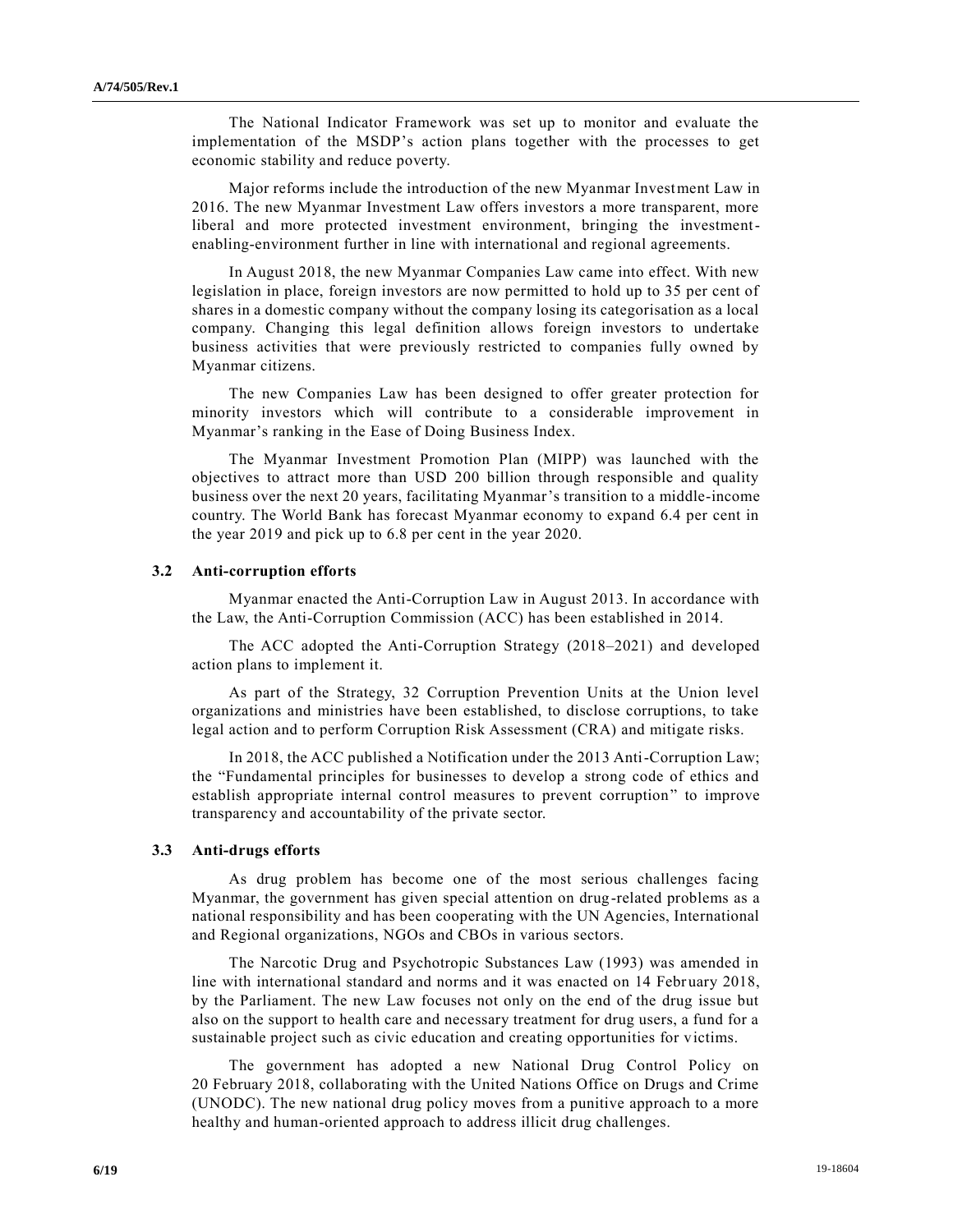It is the first time the government has adopted a harm reduction approach to drug use. In the past, the approach was focused on supply reduction and less on other areas, which limited its effectiveness. The government is also drafting a National Strategic Plan which is a two-year action plan to be implemented across the country in accordance with the new policy.

### **4. Promotion and protection of human rights**

Human rights are fundamental to peace, security and development as the three main pillars enshrined in the UN Charter. Realization of human rights is one of the top priorities of the current democratically elected civilian government, along with achieving peace and development in the country. The Government has been reforming legislation and public institutions, and also strengthening the rule of law to create a fair and just society which guarantees fundamental human rights for all people in the country.

# **4.1 Child's rights**

Myanmar became a state party to the UN Convention on the Rights of the Child on 15 July 1991 and ratified the Optional Protocol to the CRC on the Sale of Children, Child Prostitution and Child Pornography on 16 January 2012. Myanmar also ratified the Convention Concerning the Prohibition and Immediate Action for the Elimination of the Worst Forms of Child Labour (No 182/1999) in 2013.

The Optional Protocol to the Convention on the Rights of the Child on the involvement of children in armed conflict (OPAC) has been ratified on 27 September 2019 to reinforce the on-going efforts of Myanmar to protect and promote child rights in line with international law.

The new Child Rights Law was enacted by the Union Parliament on July 2019 to align the national policies and regulatory frameworks with the UN Convention on the Rights of the Child.

Under the newly enacted Child Rights Law, children born in Myanmar are guaranteed to the fundamental and unconditional right to register at birth. All forms of violence against children will not be tolerated under the new Law. The new law defined a child as under the age of 18 and also sets the minimum age of marriage as 18, regardless of gender. It describes the minimum age of employment at 14 years and forbids children from doing dangerous forms of labour. It increases the age of criminal liability from 7 years to 10 years.

It also includes a chapter on the protection and assistance of child victims and witnesses who come into contact with the law.

The Law also recognizes that children affected by armed conflict need special protection by criminalizing grave violations against children and providing stronger legal protection for children in the context of armed conflict.

#### **4.2 Women's rights**

Myanmar became a state party to the United Nations Convention on the Elimination of All Forms of Discrimination Against Women (CEDAW) on 22 July 1997, and strives to achieve gender equality and helps women to fully enjoy their rights. Myanmar adopted the National Strategic Plan for the Advancement o f Women (2013–2022), aligning it with the 12 areas of the Beijing Platform for Action. The implementation process of the Strategic Plan has been effectively undertaken by four technical working groups namely Violence against Women and Girls; Women Participation; Women, Peace and Security; and Gender Mainstreaming. Moreover,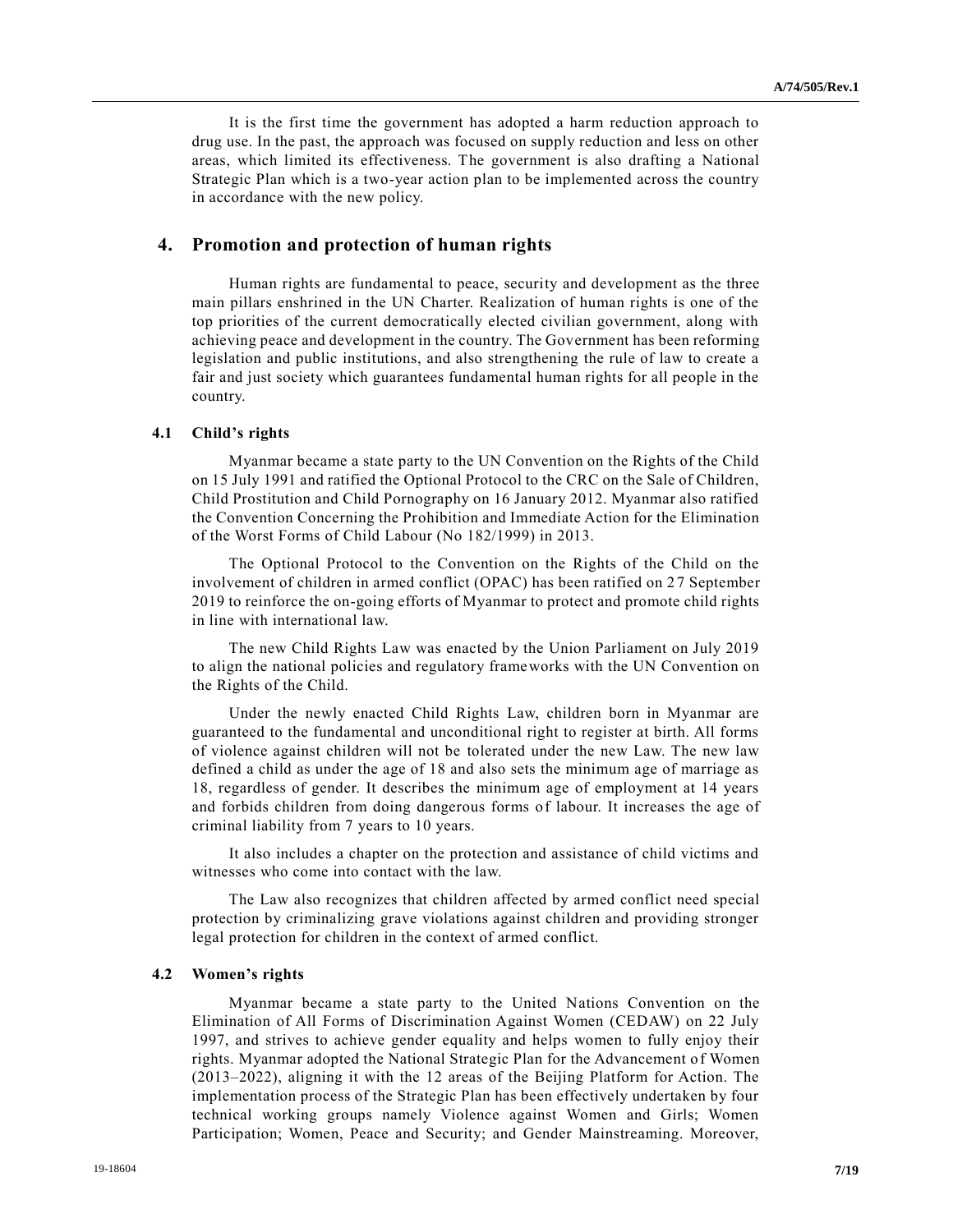training on effective prosecution responses to cases of violence against women is being conducted throughout the country in cooperation with UNODC.

Myanmar adopted a zero-tolerance policy against sexual violence and carried out domestic legal reforms for effective implementation of the protection of the rights of women and girls. In this regard, the Prevention and Protection of Violence against Women Law has been drafted and will soon be enacted by the Parliament. The new Law stipulates the need to protect women from all forms of violence, including domestic abuse, marital rape, sexual violence, harassment by stalking, harassment in the workplace and public place and violence through tradition and customary practices.

The government has regularly submitted periodic national reports to CEDAW Committee. During the 72nd Session of CEDAW, on 22 February 2019, Myanmar voluntarily submitted its Exceptional Report to the Committee.

# **4.3 Disability rights**

The Myanmar Constitution guarantees the fundamental rights and equal opportunities of the disabled citizens. Every effort has been taken by the government to improve the living conditions and livelihood of persons living with any kind of disabilities.

By taking concrete measures such as acceding to the Convention on the Rights of Persons with Disabilities (CRPD) on 7 December 2011 and Myanmar submitted its initial report to the CRPD Committee in November 2015.

In August 2019, Myanmar delegation attended the 22nd meeting of the CRPD Committee and the delegation orally reported the status of national implementation of the CRPD despite many challenges faced as a developing country such as limited resources and technical capacity. Myanmar is committed to continuing to strive to improve the lives of the people with disability in an inclusive manner with the active involvement of all stakeholders.

Myanmar enacted the Law on Protection and Promotion of the Rights of Disabilities in June 2015. This Law ensured the empowerment of the persons with disabilities in Myanmar to be able to take part in all spheres of social, economic, political and professional life.

In 2017, the National Committee on the Rights of Persons with Disabilities and the Myanmar Federation of Persons with Disability were established. Moreover, recently adopted Child Rights Law stipulates a whole chapter dedicated to the rights of children with disabilities. A national strategic master plan for people with disabilities (2020–2025) is currently being drafted, to be in line with the 2030 Agenda.

### **4.4 Ethnic rights**

Myanmar is an ethnically diverse country with 135 ethnic nationals. The government has been striving to achieve national unity through ascertaining equal rights for all ethnic peoples. Ethnic Rights Protection Law was enacted by the Union Parliament in 2015 and the Ministry of Ethnic Affairs was established in 2016 to help realize this goal. The Law aims at promoting the socioeconomic development of ethnic people by protecting ethnic rights and preserving and promoting, literature and culture that will strengthen the Union spirit.

The Myanmar Ethnic Rights Strategy 2019–2028 has also been drafted to further the rights of the ethnic people.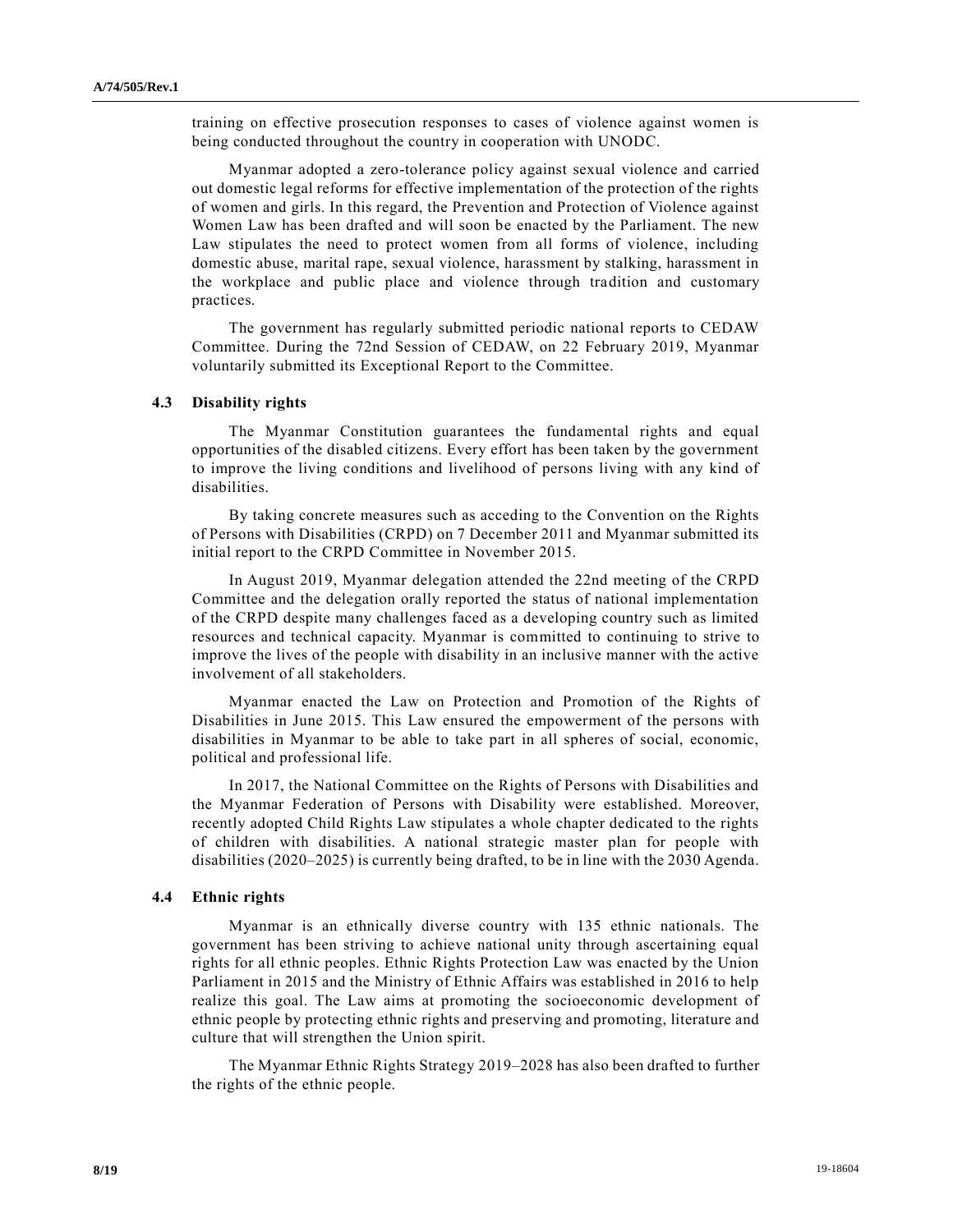### **4.5 Religious rights**

The Constitution of Myanmar guarantees every citizen equal rights to freedom of conscience and to freely profess and practise the religion of their choice. Out of Myanmar's 54 million population, 87.9 per cent are Buddhists, 6.2 per cent Christians, 4.3 per cent Muslims, 0.5 per cent Hindus, and 0.8 per cent believe in Animism.

There are 7,597 Christian Churches, 2,804 Mosques 1,013 Hindu temples across Myanmar standing side by side as a clear symbol of religious freedom.

The Holy Days of other religions such as Christmas, Deepavali and Bakra Eid have been officially recognized as gazetted holidays. All religious festivities are celebrated the whole year long.

In order to promote interfaith harmony, a total of 130 interfaith groups have already been established nationwide.

Religions for Peace (RfP) (Myanmar) was established in September 2012 to bring peace and harmony across the country. Training programmes to promote interfaith harmony and the role of women and youths have been conducted by RfP (Myanmar) since 2018.

The Ministry of Religious Affairs and Culture in cooperation with RfP successfully held 2nd Religions for Peace Advisory Forum on National Reconciliation and Peace in Myanmar on 8 May 2019. The 5th Forum of Religions for Peace Asia Interfaith Youth Network was also held in Yangon from 18 to 20 December 2018.

To promote trust, harmony and peaceful coexistence among different religions, the Ministry of Home Affairs is drafting a bill prohibiting hate speech.

### **4.6 Right to information**

The government has implemented various reforms pertaining to media sector for the protection and promotion of the right to information. The 2014 Media Law and the Printing and Publishing Enterprise Law (PPEL) were enacted with the objectives to liberalize media sector, abolishing past prior censorship, and allowing media outlets to become editorially independent and more responsible. The Media Law is now under review and amendments will be made to make it more relevant. Workshops on media law amendments have been organized by Myanmar Press Council in 2019.

The Myanmar News Media Council was established in October 2015, to act as a media self-regulatory body. The Broadcasting Law was also adopted in 2015 enabling private, public and community media to flourish. Now more than ever, Myanmar citizens can enjoy a variety of information from different sources of media outlets both domestic and international.

In addition to the drafting of anti-hate speech law, the government is conducting training and workshops to promote responsible media and digital literacy to address the issue of hate speech.

The government also discussed with responsible persons from Facebook to advocate proper use of social media such as Facebook and to enhance awareness of norms and standards, ethics and practice of social media in newspapers, television, and radios since June 2018.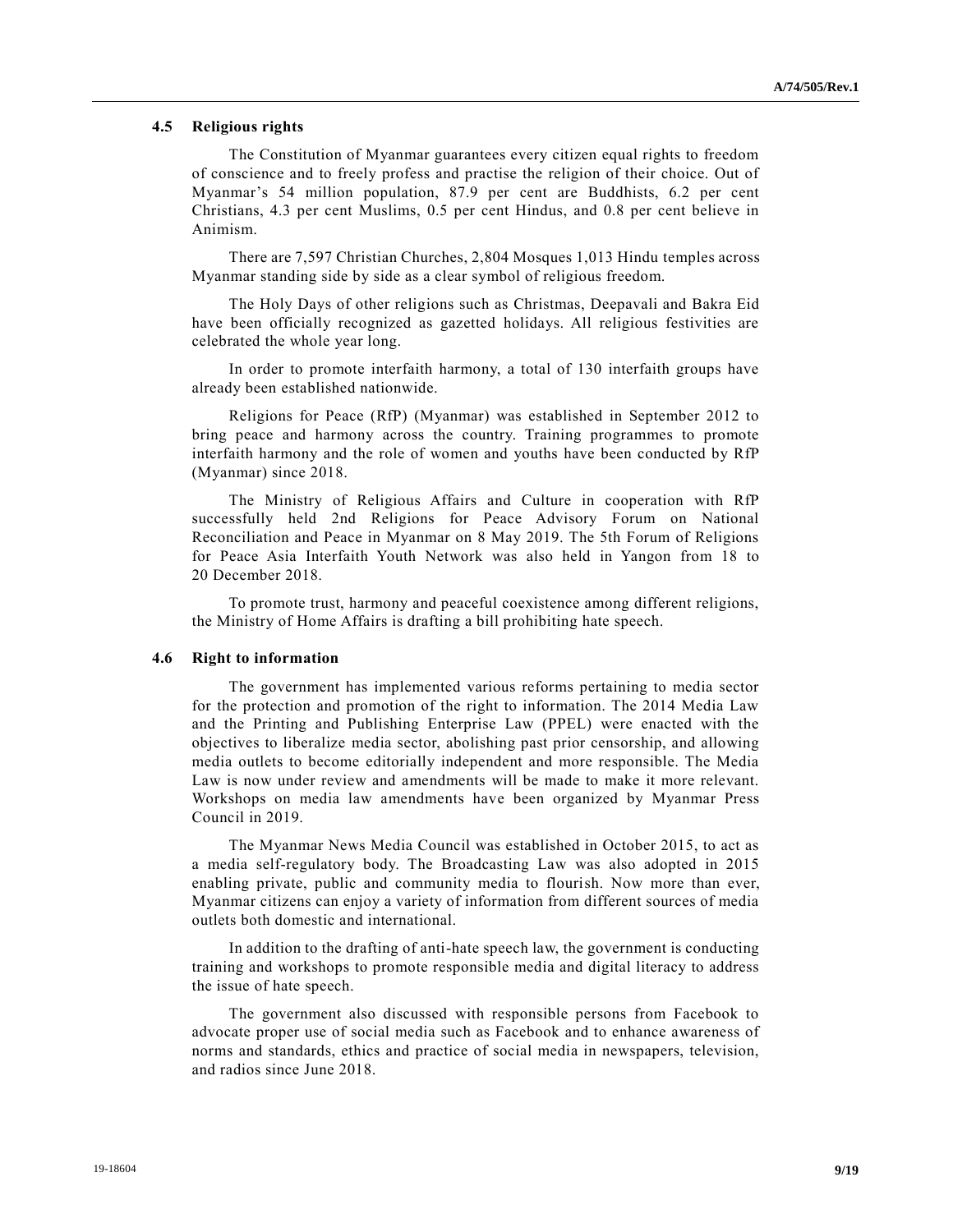### **4.7 Labour rights**

The government has taken concrete measures to effectively promote and protect labour rights including the elimination of forced labour. Institutional and capacity building, as well as awareness raising programmes including trainings of trainers, has been conducted to eliminate forced labour.

The Memorandum of Understanding to an Action Plan for the Elimination of all Forms of Forced Labour and the Agreement for the Extension to the Supplementary Understanding with the International Labour Organization (ILO) was signed in January 2018. The Action Plan provides operating a complaint mechanism and undertaking training and awareness-raising activities on forced labour.

With the progress made in the elimination of forced labour, Memorandum of Understanding on Decent Work Country Program (2018–2021) was signed between Myanmar and ILO on 21 September 2018. The development of Myanmar's first DWCP represents a major step for ILO's engagement in Myanmar in support of the tripartite partners.

The government is currently drafting an action plan for establishing a National Complaints Mechanism. Meanwhile, a High-Level Working Group (HLWG) with representatives from concerned ministries has been established in June 2019 as an interim complaint national mechanism for forced labour complaints.

In order to eliminate child labour, the National Action Plan on the Elimination of Child Labour has been drafted. Moreover, the National Ceasefire Agreement signed with ethnic armed groups includes commitments to prevent forced labour as well as recruitment and use of children. The government is also cooperating with SRSG on Children and Armed Conflict to prevent and address conflict-related violations on children.

## **4.8 Myanmar National Human Rights Commission**

The government established the Myanmar National Human Rights Commission (MNHRC) in line with the Paris Principles. Myanmar Parliament enacted a Law establishing MNHRC on 28 March 2014. The Law allowed the Commission to conduct its mandates in a free and independent manner as well as on its financial management and administrations. The Law also states that the State shall provide sufficient fund for the Commission to conduct its mandates.

# **5. Cooperation with the United Nations**

# **5.1 Cooperation with Special Representative of the Secretary-General for Children and Armed Conflict**

The Inter-Ministerial Committee for the Prevention of the Six Grave Violations during Armed Conflict was established on 7 January 2019. Consultations are now underway to develop a national action plan for prevention of killing and maiming, and sexual violence against children.

Since the signing of Joint Action Plan with the UN to address child soldiers in 2012, almost 1,000 minors had been released and reintegrated into the community. Most importantly, verified cases of new recruitment have dramatically decreased over the years to a few dozen.

The Tatmadaw has taken action against the perpetrators. From 2007 to 2018, a total of 379 military personnel including 64 officers were given prison sentence, dismissed or demoted.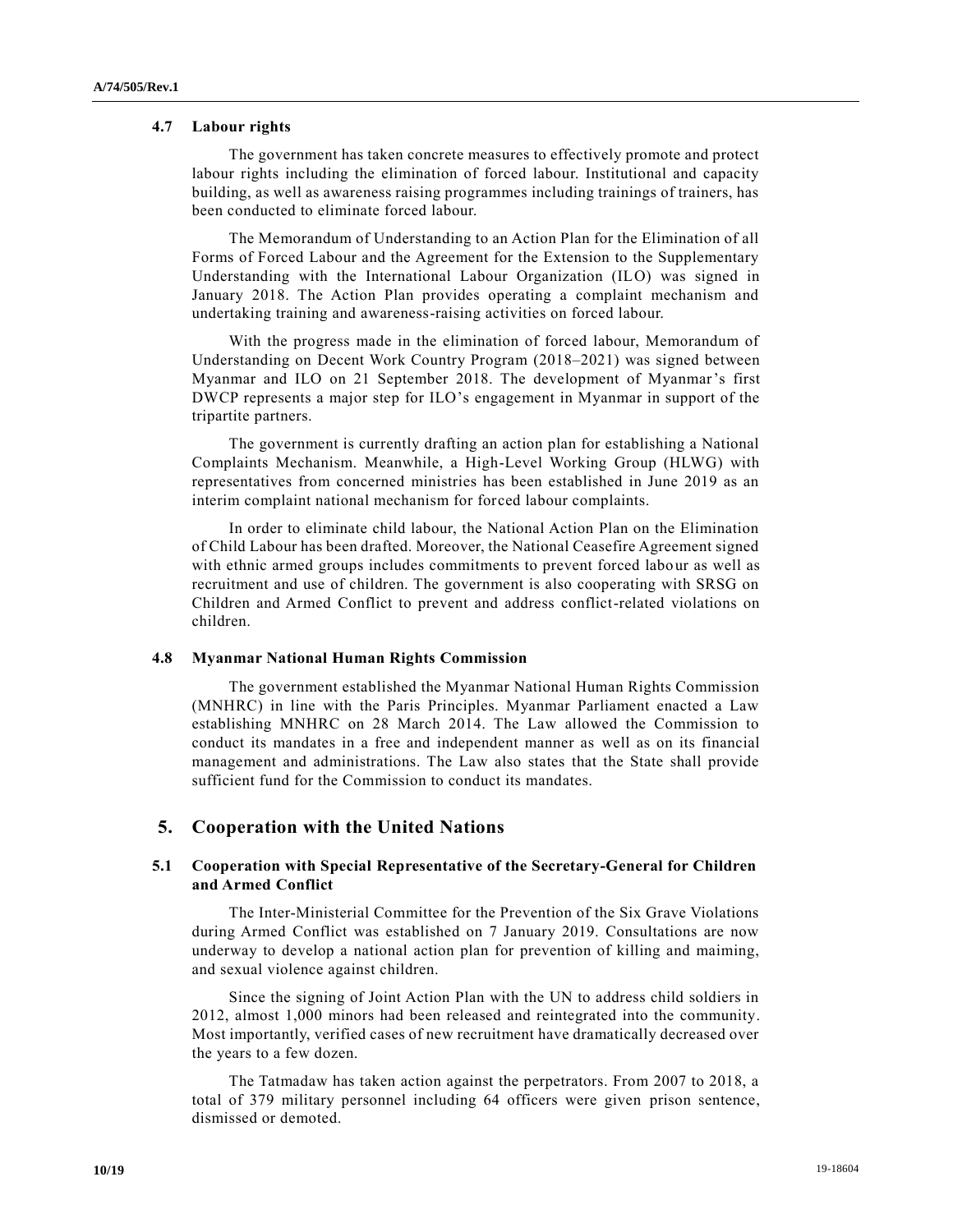In order to accelerate the implementation of the Joint Action Plan and to raise greater awareness on the prevention of grave violations, the government has conducted training workshops in cooperation with the Office of the SRSG-CAAC.

Moreover, a nation-wide public awareness campaign to end and prevent the recruitment and use of children by the Tatmadaw has been launched since 2013.

# **5.2 Cooperation with Special Representative of the Secretary-General for Sexual Violence in Conflict**

The Government of Myanmar signed the Joint Communiqué with SRSG on Sexual Violence in Conflict in December last year to prevent and address the conflictrelated sexual violence.

In February 2019, the Government of Myanmar has facilitated the visit of SRSG Ms. Patten and her team to Myanmar.

In March 2019, a ministerial-level National Committee on Prevention and Response to Conflict-Related Sexual Violence was formed to implement the Joint Communiqué. The National Work Plan is being drafted with technical assistance from the United Nations.

## **5.3 Cooperation with the Special Envoy of the Secretary-General on Myanmar**

In the spirit of cooperation with the United Nations and as a demonstration of political will in addressing the issue of Rakhine State, the Government of Myanmar agreed to the appointment of Special Envoy Ms. Christine Schraner Burgener although Myanmar rejected the resolution which mandated the Secretary-General to appoint his special envoy. The government has also approved the opening of the Office of Special envoy in Nay Pyi Taw in 2018 and now it is fully functioning.

During her seventh visit to Myanmar in July 2019, she met with the Arakan National Party leadership, internally displaced persons and the Rakhine Women Association. She also travelled to the IDP camps in Myebon Township and observed the conditions of accommodation, food, education and healthcare services provided to those in the camps.

From 3 to 7 September 2019, the Special Envoy visited Myanmar again for the 8th time and exchanged views with government officials on recent developments in Myanmar's efforts in creating more conducive conditions for the returnees in cooperation with ASEAN and the UN as well as ways and means to remove obstacles hindering repatriation of displaced persons.

# **6. The Situation in Rakhine State**

The issue of Rakhine State is one of the colonial legacies. Myanmar was a British colony for over one hundred years. During this period, the colonial power transferred hundreds of thousands of civilians mostly from British India (Chittagong region of present-day Bangladesh) to then Burma (Rakhine State) to propel the rapidly expanding rice production and export. In 1927 alone, there were more than 480,000 such transfers into occupied colonial Burma. The British census of 1872 reported 58,255 Muslims in Akyab District (modern Sittwe). By 1911, the Muslim population had increased to 178,647. The waves of migration were primarily due to the requirement of cheap labour from British India to work in the paddy fields in Rakhine State. It was obvious that immigrants from Bengal, mainly from the Chittagong region had regularly moved en masse into western townships of Arakan during the British colonial period.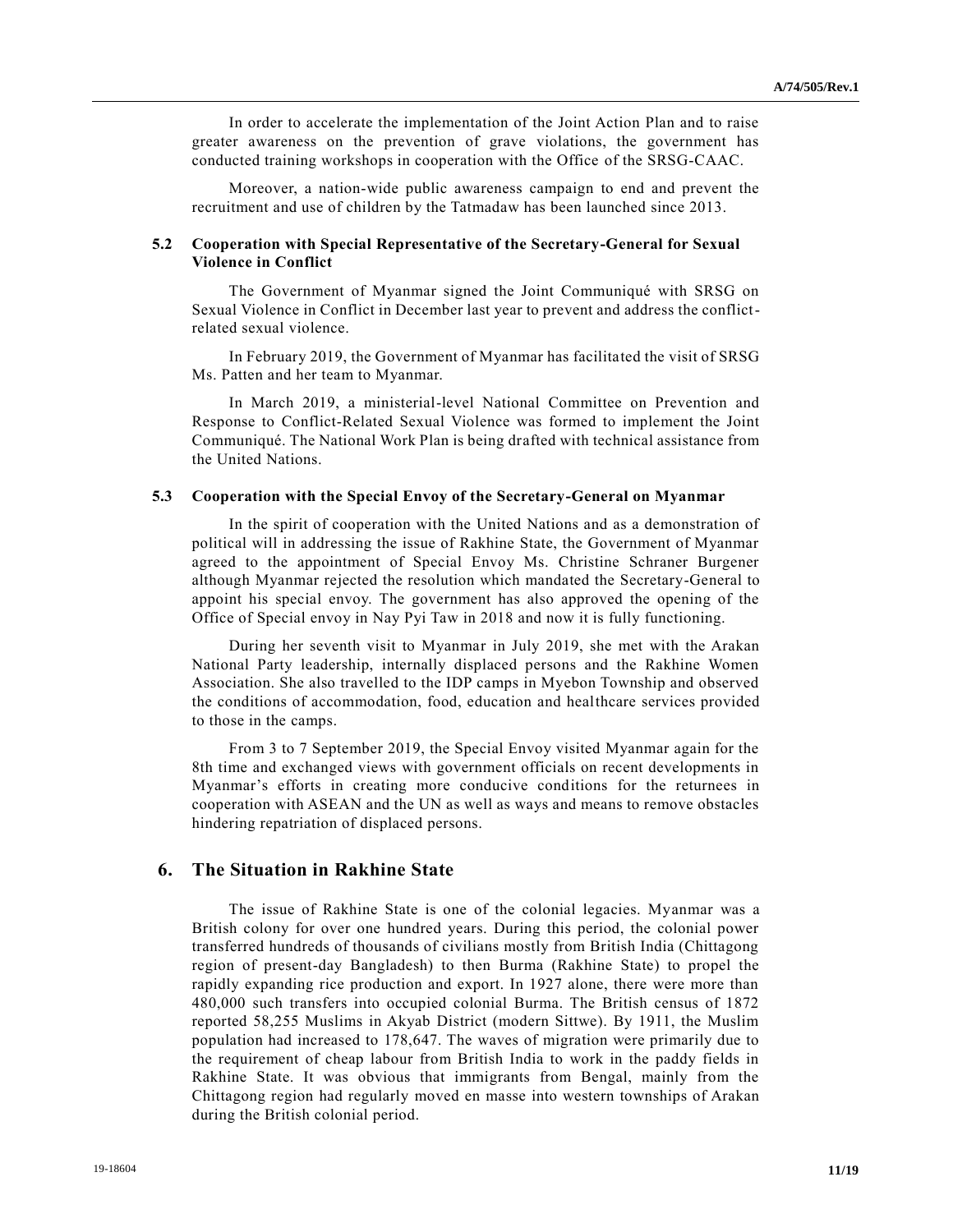After Myanmar regained her independence, their number multiplied due to various reasons – refugees from 1971 Bangladesh liberation war, expansion of families, weak border enforcement and corruption that lead to illegal migration, human smuggling and trafficking along the common border of the two countries.

Peace and harmony in Rakhine State are of critical importance to Myanmar's territorial integrity and its democratic transition. Since taking office, the government has adopted a holistic approach in addressing the problems of Rakhine State. It must be emphasized, however, that the resurgence of violence in northern Rakhine with the attacks of ARSA in August 2017, has intensified many existing problems and brought to light new challenges including the mass displacement of Muslim community to neighbouring Bangladesh.

### **6.1 The strategy and role of ARSA in the ongoing humanitarian crisis**

The Arakan Rohingya Salvation Army (ARSA) terrorist group aka Al Yaqin launched coordinated attacks on 30 Border Guard Police posts in August 2017. According to the international intelligence sources, the group has been guided and supported by foreign terrorist groups such as Al-Qaeda, ISIL, and Tehrik-e-Taliban Pakistan (TTP) who have called for Jihad against Myanmar Government. ARSA's leader Atta Ulla himself was born, raised and trained as a terrorist in foreign countries, and commanding terrorist acts from outside of Myanmar.

The ARSA's attacks were no doubt well planned and executed with the support of foreign terrorist organizations and accomplices at the international level.

Their objective was to undermine Myanmar Government's commitment and efforts to find a lasting solution through the speedy implementation of the Kofi Annan Advisory Commission's recommendations and to elicit maximum international pressure on Myanmar to achieve their political goals of seeking a separate Muslim State in Rakhine region.

Another intention of ARSA terrorists is to create social and religious tensions in the already volatile state of Rakhine. To achieve this aim, they carried out the attacks with a clear strategy which was publicly declared: Firstly, killing security and government personnel; Secondly, killing people who are believed to be collaborating with the government; Thirdly, killing non-Muslims and ethnic people such as Rakhine, Mro, Daingnet including Hindus; Fourthly, launching brutal attacks and threatening the remaining inhabitants mostly Muslims to flee to Bangladesh through intimidation and fear.

Recent findings of international research institutions and media reporting have highlighted that ARSA is still active and promoting the ultra -conservative practices among the displaced persons in the Bangladesh side. Moreover, the situation is getting clear that ARSA members are spreading in the camps and they are effectively controlling the innocent people by threatening their lives for exercising the rights of individuals especially restrictions on women in the camps.

Because of the intensification of fighting between Tatmadaw and Arakan Army in Rakhine State, internet services in eight townships in Rakhine State and one township in Chin State have been suspended temporarily in the interest of national security since 20 June 2019. However, this temporary suspension does not include voice and SMS message services. This temporary measure is not aimed at creating an information blackout, as alleged. Now, internet services have been restored to Buthitaung, Maungdaw, Rathedaung and Myebon townships of Rakhine State as well as to Paletwa Township in Chin State since 1 September 2019.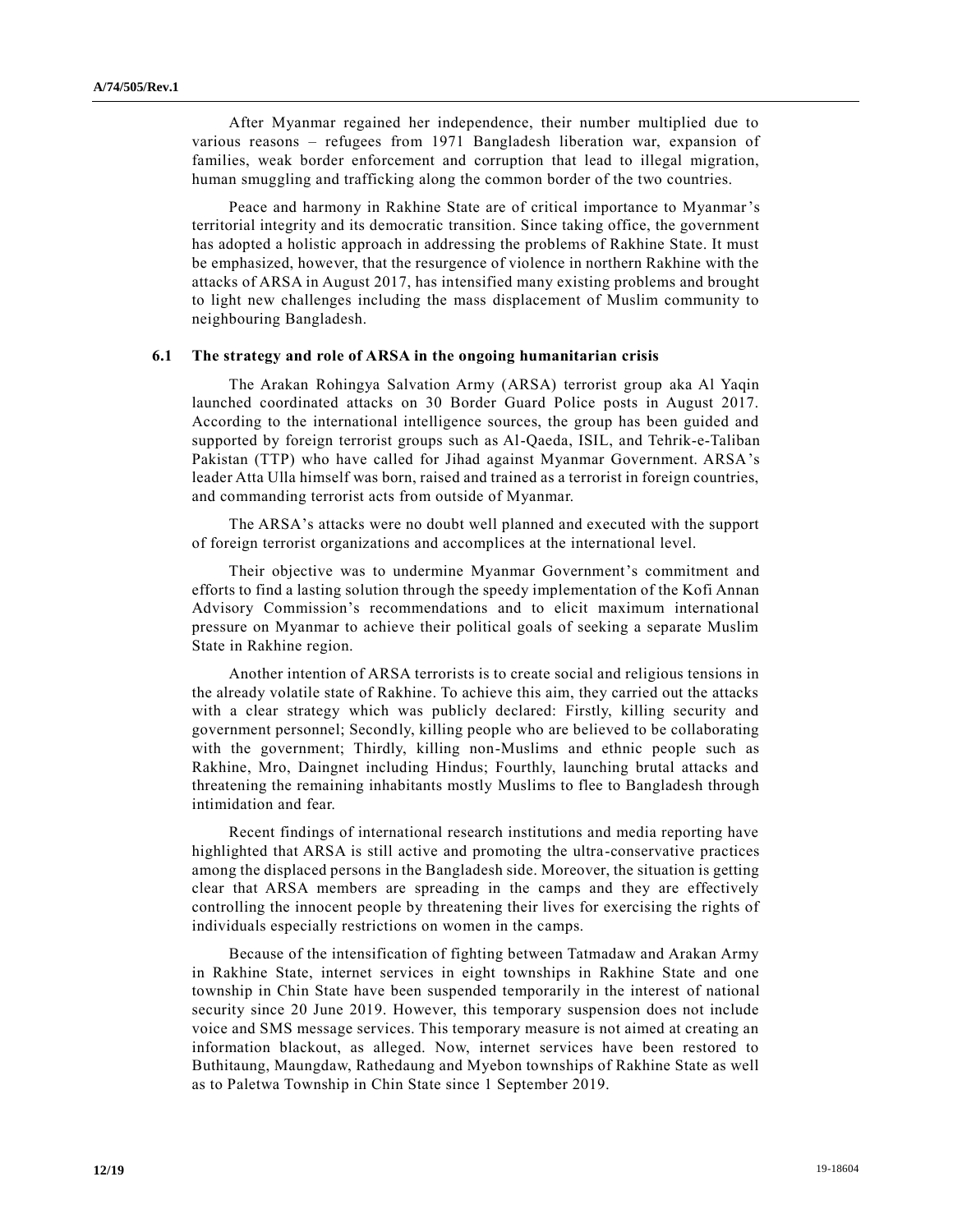### **6.2 Accountability**

Although the international community seems to accept that the issue of the Rakhine State is a complex and deep-rooted problem, various bodies and mechanisms within the United Nations are being misused to exert pressure on Myanmar under the pretext of defending human rights.

The Government of Myanmar rejected the Independent International Fact-Finding Mission (FFM) on Myanmar since its establishment by the Human Rights Council in March 2017. Since then, the government has also made clear that it would not accept the results of its findings, as its establishment raised genuine concerns for lack of impartiality and will be a hindrance to the government's efforts to find a sustainable solution to the issue in Rakhine State. The latest reports of the FFM have only served to strengthen the government's concerns. Those reports are not only detrimental to social cohesion in Rakhine State but also undermine the government's efforts to bring peace, national reconciliation and development to the entire nation. They could also derail the democratization process and disintegration of national unity.

It is Myanmar's principled position that there must be accountability for human rights violations. The government is addressing the issue of accountability in Rakhine State by setting up the Independent Commission of Enquiry (ICoE). The Myanmar Armed Forces have also established its own Court of Enquiry supported by a Legal Advisory Team to address the allegation of human rights violations in northern Rakhine.

Regarding the death of some detainees while in custody who were arrested for suspicions of connection to Arakan Army (AA), the Tatmadaw formed the court of inquiry in accordance with the Defence Services Rules 176 starting from 12 July 2019 to investigate the incidents of deaths.

Myanmar has put in place its national accountability mechanism and opposed any outside mechanisms that are set up without allowing for national remedies to be exhausted.

Myanmar also strongly objected the establishment of the Independent Investigative Mechanism (IIM) on Myanmar. This mechanism is an unprecedented discriminatory scrutinization on a selective country and it was set up beyond the mandate of United Nations General Assembly and Human Rights Council. Its ToR is very intrusive on a sovereign country's domestic jurisdiction and such kind of measures would only serve the political purpose of those who wish to exploit the human rights issues for their own political agenda and it will only further polarize different communities of Rakhine State and will exacerbate tensions.

Myanmar is not a party to the Rome Statute and the Court has no jurisdiction on Myanmar whatsoever. Regardless, the ICC's Prosecutor has made a Prosecution's Request for a Ruling on Jurisdiction under Article 19(3) of the Statute ("the Request") to the ICC and has requested Myanmar to submit its opinion.

Myanmar has declined to engage with the ICC by way of a formal reply due to the reasons stated in the Press Release of the Office of the State Counsellor of Myanmar dated 9 August 2018.

The actions of the Prosecutor constitute an attempt to circumvent the spirit of article 34 of the Vienna Convention. By allowing such a contrived procedure, the ICC may set a dangerous precedent whereby future popular causes and complaints against non-State Parties to the Rome Statute may be litigated at the urging of biased stakeholders and non-governmental organizations and even then, selectively based on the political current of the times.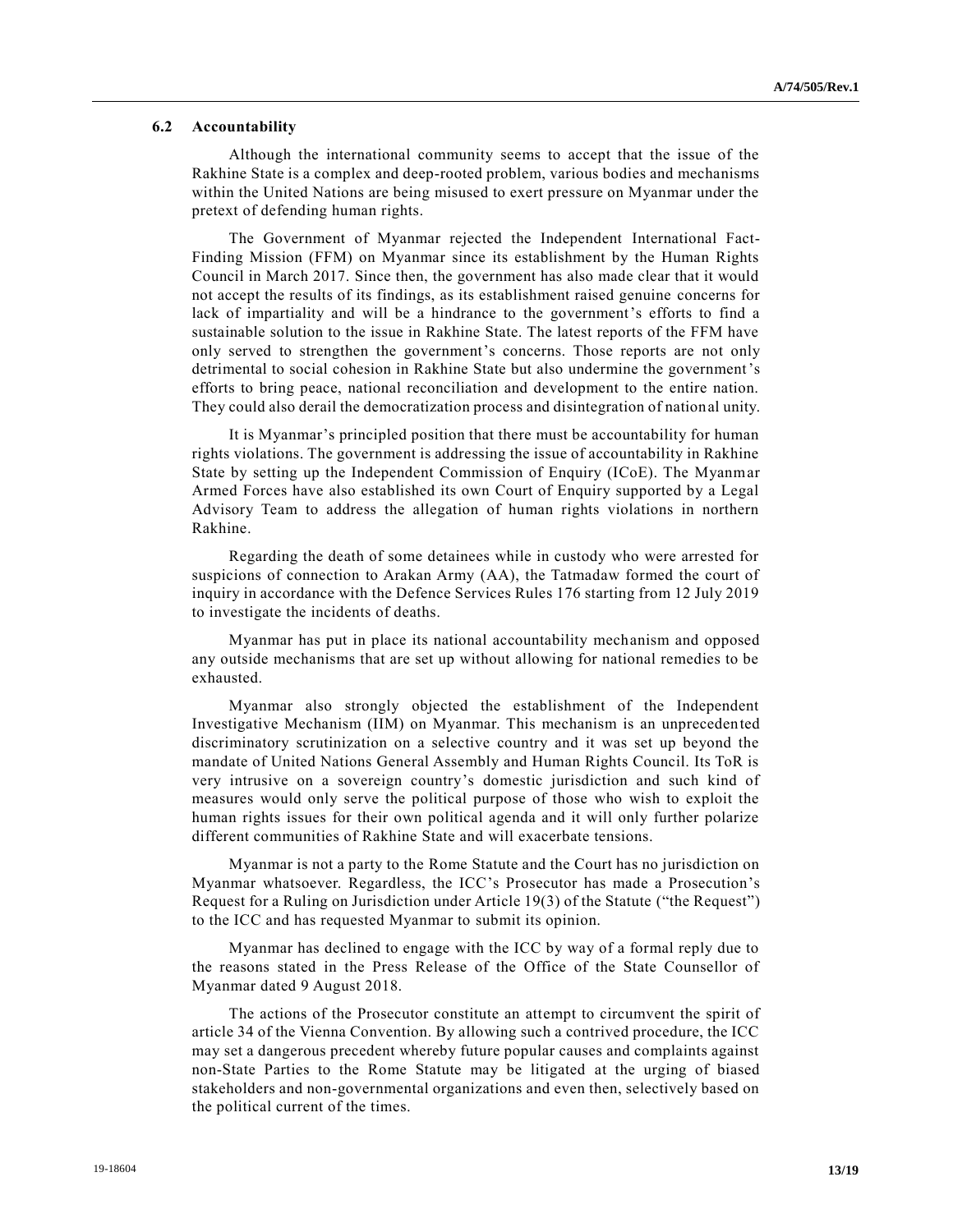### **6.3 Government's practical efforts to address the issue of Rakhine State**

The most urgent priority of the government in Rakhine State is to address the humanitarian issue and to implement the speedy repatriation of displaced people, based on the bilateral agreements reached with Bangladesh. The government is also working closely with UNHCR, UNDP and ASEAN to facilitate the implementation of the bilateral agreements between Myanmar and Bangladesh on the repatriation, resettlement, and development of returnees.

The Union Enterprise for Humanitarian Assistance, Resettlement and Development in Rakhine (UEHRD) and the Independent Commission of Enquiry (ICoE) are among many national entities established to find lasting peace, harmony, and development for all communities in Rakhine.

# **6.4 Union Enterprise for Humanitarian Assistance, Resettlement and Development in Rakhine (UEHRD)**

The Union Enterprise for Humanitarian Assistance, Resettlement and Development in Rakhine (UEHRD) was launched on 17 October 2017 to enhance humanitarian assistance, resettlement and development of the State aiming to mobilize the participation of the people, volunteers, private sectors and the interested donor countries, UN agencies and local and regional NGOs.

Activities of UEHRD are carried out by 10 Task Forces that focus on providing humanitarian assistance, resettlement, development and, raising funds and awareness for the people of Rakhine.

On 23 June 2019, the Committee for the Union Enterprise (UEHRD), held a meeting with its ten Task Forces, to implement UEHRD to provide healthcare and nutrition treatment services, construction of SME support and vocational training, etc. The meeting also discussed the current status of ongoing activities, identified current challenges, and future work plans by each Task Force.

The Committee and Task Forces will continue to coordinate and cooper ate with ASEAN in areas identified by the ASEAN Preliminary Needs Assessment (PNA).

### **6.5 Independent Commission of Enquiry (ICoE)**

Myanmar has the political will and national competence to address the issue of accountability on alleged violations. Any attempt to meddle in the internal affairs of a country by any outside or international judicial or legal body is illegal and tantamount to infringement of the sovereignty of an independent state. In this regard, the government has strongly rejected such attempts unless it is patently clear that the national remedies have been exhausted.

The Government of Myanmar is addressing the issue of accountability by setting up the Independent Commission of Enquiry (ICoE) in July 2018. The Commission is tasked to investigate allegations of human rights violations and related issues following the terrorist attacks by ARSA, with a view to seeking accountability and reconciliation. The Commission will act as a fact-finding commission with special investigative and judicial powers under the Investigative Committee Act 1950. It will then submit a report to the President of Myanmar, including its recommendations prepared on the basis of the outcomes of its investigation.

Members of the ICoE have visited Bangladesh from 17–22 August 2019 to prepare the groundwork and seek the necessary approvals for the dispatch of ICoE's Evidence Collection and Verification Team (ECVT) in Cox's Bazar to interview and collect evidence from those who are residing in the camps.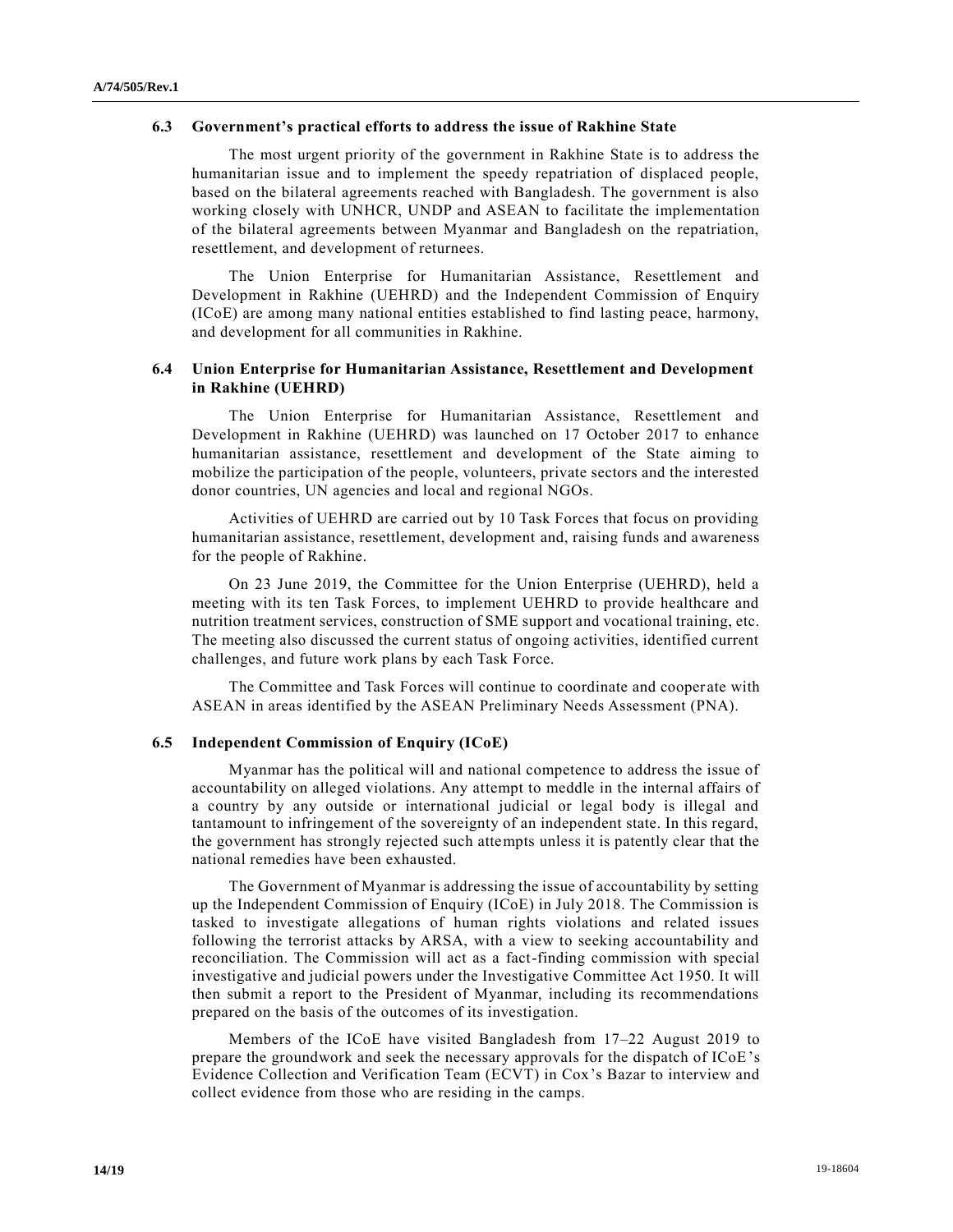# **7. Repatriation Process**

Myanmar signed "the Arrangement on Return of Displaced Persons from Rakhine State" with Bangladesh on 23 November 2017. According to the Agreement, Myanmar will encourage the displaced persons to return voluntarily and safely to their own households and original places of residence or to a safe and secure place nearest to it of their choice. The returnees will not be settled in temporary places for a long period of time and their freedom of movement in the Rakhine State will be allowed in conformity with the existing laws and regulations. Their access to basic services and livelihood will be further promoted. Myanmar will issue the returnees an identity card for national verification immediately on their return. Myanmar will not criminalize returnees for illegal exist and return unless there are specific cases of their involvement in terrorist or criminal activities.

Verification for return will be based on evidence of past residence in Myanmar. For the purpose of verification, the returnees must fill the agreed forms. Based on the list and information provided by Bangladesh, Myanmar will verify them. The returnees must provide documents of their residence in Myanmar, or other documents indicating their residences such as addresses, ownership documents, school attendance or any other relevant particulars and information. The two countries agreed that the process of repatriation to be commenced within two months of the signing of this agreement, which was 23 January 2018.

On 19 December 2017, Myanmar and Bangladesh signed "Terms of Reference (ToR) for the Joint Working Group (JWG) on the Repatriation of Displaced Myanmar Residents from Bangladesh". The two countries agreed to establish JWG to implement the Agreement (the Arrangement on Return of Displaced Persons from Rakhine State) which was signed on 23 November 2017.

On 16 January 2018, the two countries signed "Physical Arrangement for Repatriation of Displaced Myanmar Residents from Bangladesh under the Arrangement on Return of Displaced Persons from Rakhine State". The agreement highlighted that Bangladesh will provide information and data of displaced persons from Myanmar following the 9 October 2016 and 25 August 2017 attacks.

In accordance with the Agreement, Myanmar constructed two reception centres and one transit camp to facilitate the repatriation. The number of transit camps and reception centres will be increased based on the need and requirement depending on the process of repatriation. The returnees will be temporarily accommodated at the transit camp while their houses are being built.

This Agreement underlined that Myanmar has to provide relevant information including on resettlement plan, provision of livelihood assistance, access to basic services, and safety arrangements. The JWG can also organize field visits, if necessary, to ascertain whether the situation is conducive for return. Bangladesh has to share this information with the prospective returnees as part of advocacy needed for voluntary return.

According to the Agreement signed between the two countries on 23 November 2017, the repatriation should be started two months after signing of the agreement, which was on 23 January 2018. Myanmar constructed necessary infrastructures and assigned human resources in time to receive the returnees. However, no displaced person was repatriated.

During the Third Meeting of JWG which was held in October 2018, the two sides agreed to repatriate displaced persons on 15 November 2018. The repatriation did not occur on the scheduled date.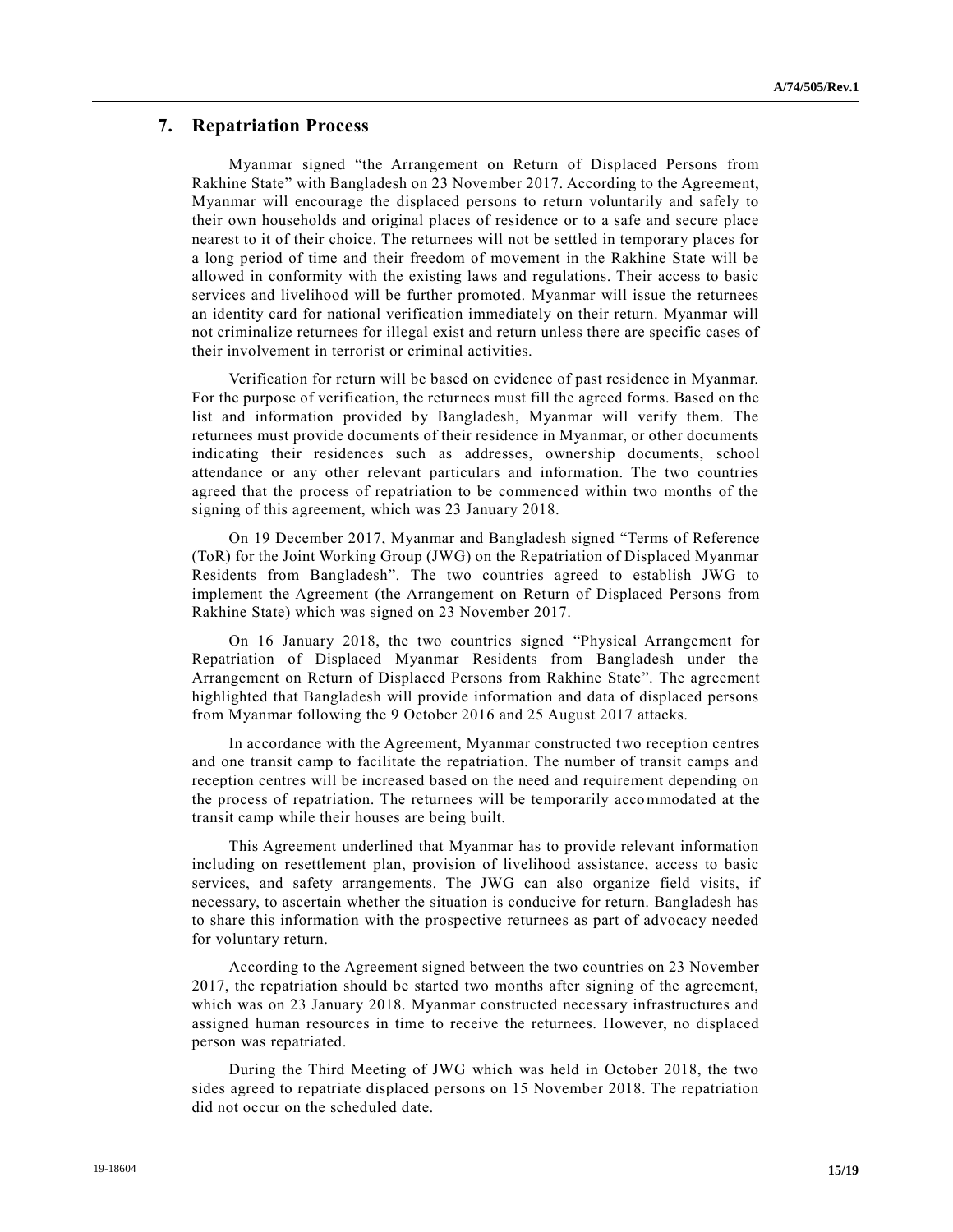On 6 August 2019, Bangladesh informed China that the repatriation could be started on 22 August 2019. Therefore, Myanmar sought confirmation from Bangladesh on 9 August 2019. On 19 August, Bangladesh gave a confirmation that the repatriation will start on 22 August 2019. Myanmar sent high-level officials to the reception centres and invited teams from ASEAN Secretariat and AHA Centre to observe the repatriation. The repatriation failed to occur again. Myanmar learnt that some NGOs, radical groups and ARSA's supporters inside the camps of Bangladesh have intimidated and threatened potential returnees not to express their desire to return to Myanmar.

Despite this, some 300 displaced persons from camps in Cox's Bazar have returned under their own arrangement and volition. They are now resuming their normal lives in a safe and secure environment. In September 2019, heads of mission from embassies of the nine ASEAN countries, neighbouring countries of Myanmar including Bangladesh and representatives of UNDP and UNHCR visited Rakhine State and met with the returnees. During the discussions, the returnees recounted their experiences during their stay in the camps in Bangladesh and explained how those remaining in the camps continue to face fear and intimidation of ASRA and criminals.

### **7.1 Citizenship**

The issue of citizenship is entirely the prerogative of a sovereign state as it entails both domestic political and legal issues. Myanmar applies procedures that are similar to those of other sovereign states with regard to the application of citizenship. Anyone residing in Myanmar must go through the same application and verification process for citizenship.

In Rakhine State, as long-time residents are mixed with illegal migrants, every displaced person returning to Myanmar must undergo verification without fail. This applies to everyone who was repatriated or deported from other countries.

Then, the verified returnees will receive a National Verification Card (NVC) upon their arrival at the reception centre after taking biometric data. NVC is a temporary identification card to be used as a first step before getting citizenship status. Possession of an NVC is a solid proof of residency in Myanmar. NVCs are issued throughout the country and not confined to the Rakhine State. NVC holders who meet the prescribed requirement are entitled to apply for citizenship.

The government is also taking measures to issue birth certificates to all residents of Rakhine State who were born in Myanmar.

#### **7.2 MoU between Myanmar, UNDP and UNHCR**

The government has invited UNDP and UNHCR to assist the government's efforts in the bilateral repatriation process. The government signed an MoU with UNDP and UNHCR on 6 June 2018.

In September 2019, UNDP and UNHCR have completed four rounds of field assessment in Rakhine State which covered a total of over 80 villages. The government also allowed them to conduct follow-up visits to assessment areas to develop communities' development projects known as Quick Impact Projects (QIPs). After the conclusion of first and second rounds of assessment, the UNHCR made 71 QIP proposals and the government allowed them to implement. The UNHCR is currently implementing 34 QIPs. In September 2019, the government allowed the UN to implement an additional 7 QIPs and newly proposed 2 QIPs. The government also permitted the UN to conduct the fifth round of assessment that included 9 villages from September to October 2019. Travel authorization for the UN and 24 international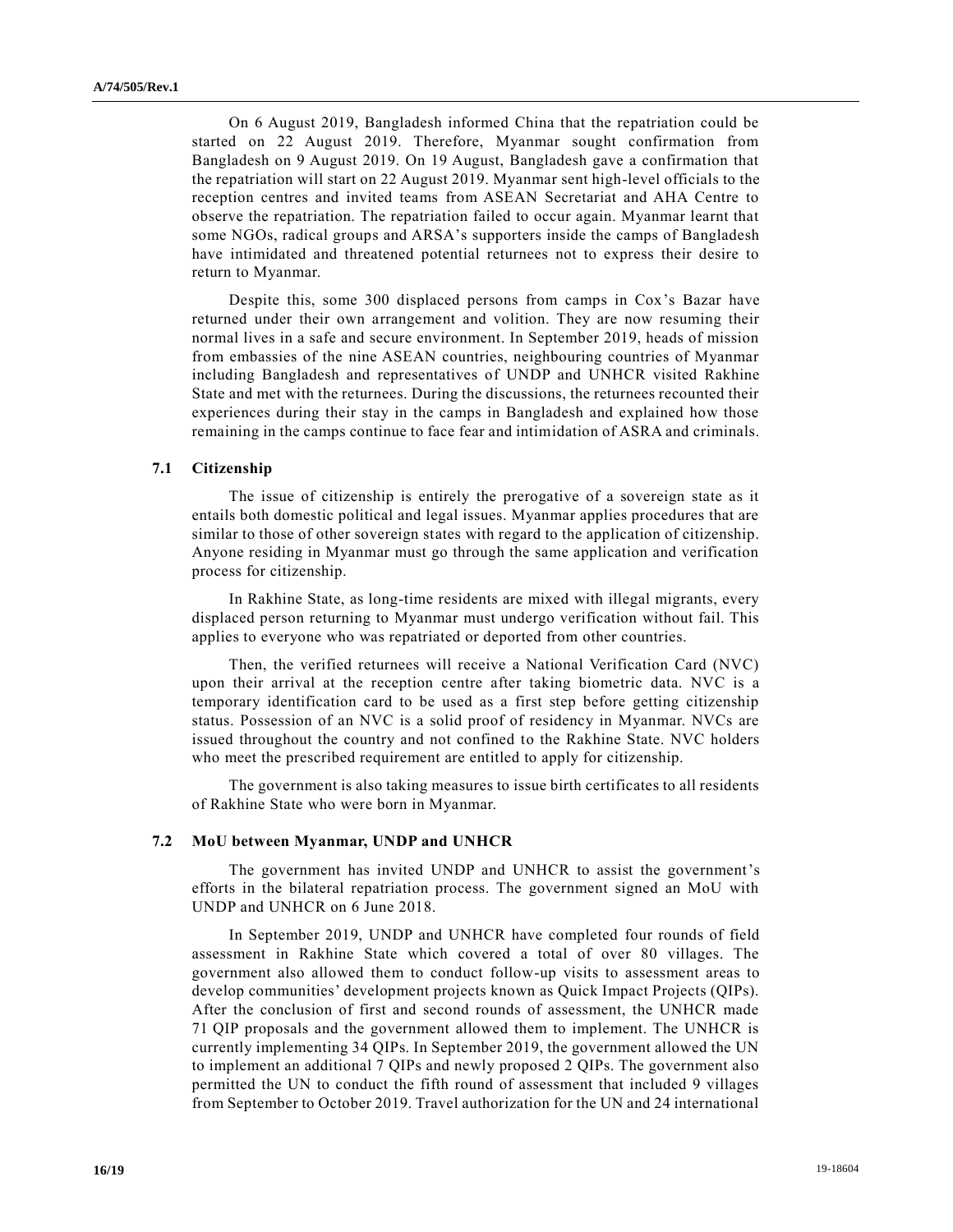staff and their partner's organizations were extended till 5 December 2019 in Rakhine State.

The present Tripartite MoU has been extended for another year until 6 June 2020.

In line with the provisions of the MoU signed between Myanmar and UNDP and UNHCR, the Government of Myanmar continue allowing UNHCR and UNDP to conduct independent field assessments to benefit all communities and potential returnees.

### **7.3 Cooperation with ASEAN**

Myanmar as a member of ASEAN, is working closely with other members of ASEAN. Myanmar is receiving humanitarian assistance from the Coordinating Centre for Humanitarian Assistance on Disaster Management (AHA Centre) and planning to expand its cooperation with ASEAN in resettlement and livelihood of the returnees.

Following the decision of the 33rd ASEAN Summit in 2018, ASEAN Coordinating Centre for Humanitarian Assistance on Disaster Management (AHA Centre) dispatched a needs assessment team to identify possible areas of cooperation in Rakhine State to facilitate the bilateral repatriation process. The Preliminary Needs Assessment was conducted in May 2019 by an ASEAN Emergency Response and Assessment Team (ASEAN-ERAT) comprising personnel from ASEAN Member States, the ASEAN Secretariat and the AHA Centre. ASEAN Secretary-General Mr. Dato Lim Jock Hoi visited Myanmar in December 2018 and May 2019 to coordinate and discuss the plan of the needs assessment. He also visited Rakhine State to interact with and understand the concerns of the affected communities.

After the conclusion of the initial needs assessment, ASEAN released its findings and identifies three potential areas of collaboration, namely: enhancing the capacity of reception and transit centres; strengthening information dissemination; and support to the provision of basic services. This kind of assessment was the first among other activities ASEAN's plan of supporting the safe, secure and dignified voluntary return of displaced persons to Rakhine State. Further cooperation includes a series of comprehensive needs assessments which will commence when the repatriation starts. In the interim, ASEAN and Myanmar will establish a technical working group to coordinate the implementation of the recommendations from the initial assessment.

During the 52nd ASEAN Foreign Ministers meeting in July 2019, the Ministers agreed to the proposal made by the Secretary-General of ASEAN to set up an Ad Hoc Unit to help with the implementation of the recommendations of the Preliminary Needs Assessment (PNA) Mission.

On 30 August 2019, the Technical Working Group (TWG) led by Dr. Win Myat Aye, Union Minister for Social Welfare, Relief and Resettlement, held the first meeting to implement recommendations in the Preliminary Needs Assessment (PNA) of the ASEAN-Emergency Response and Assessment Team (ASEAN-ERAT).

Together with Myanmar Delegation, the members of ASEAN-ERAT visited Cox's Bazar in Bangladesh in July 2019 to explain the situation of Rakhine State to potential returnees. They also went to Taung Pyo Letwe Reception Centre in Rakhine State on 22 August 2019 to witness the planned repatriation of displaced persons which was scheduled to take place on that day.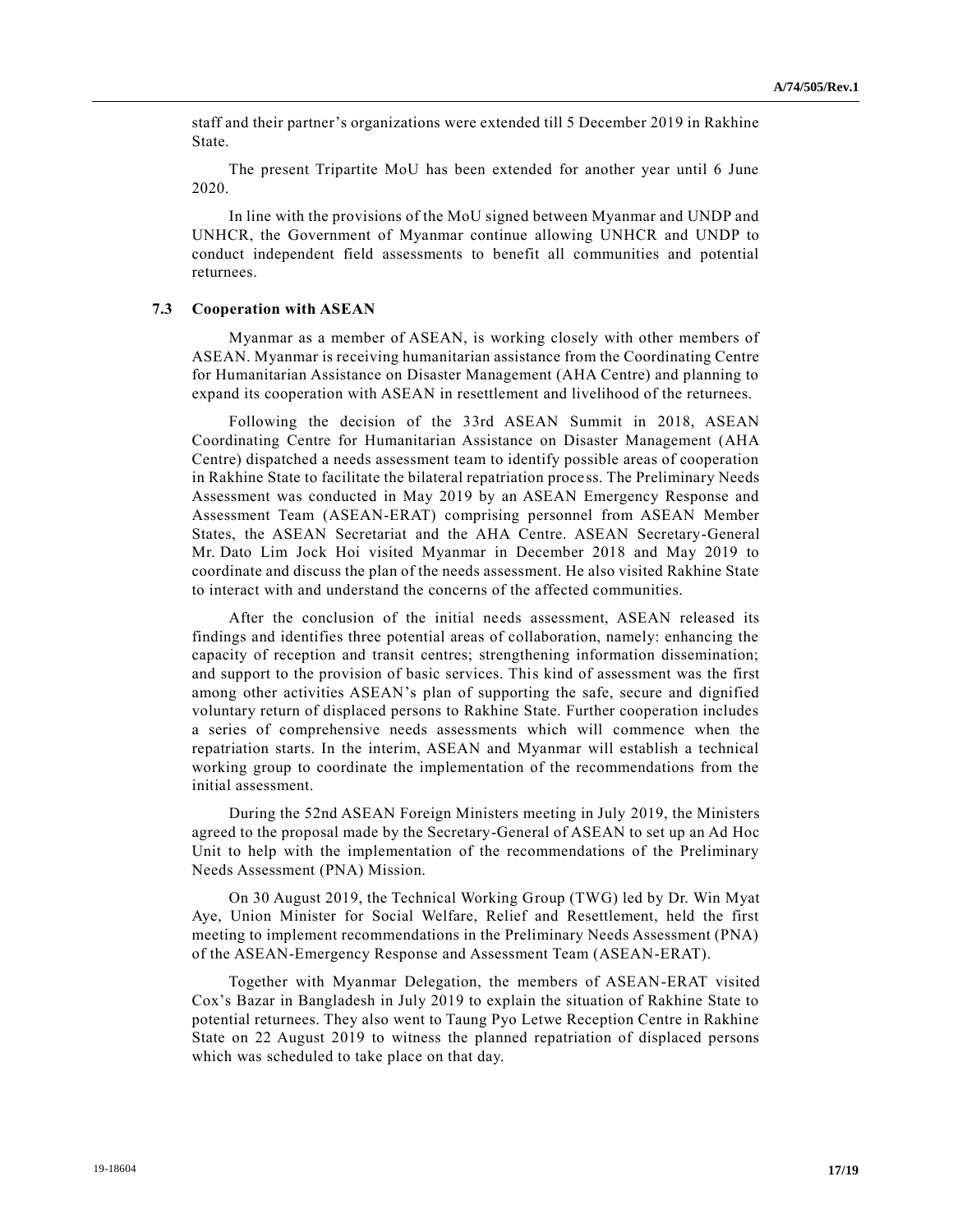### **7.4 Provisions of Humanitarian Assistance in Rakhine State**

Following the violent attacks of August 2017, the humanitarian assistance has been provided to the affected people in northern Rakhine State through Myanmar Red Cross Movement comprising of International Committee of Red Cross (ICRC), Myanmar Red Cross Society (MRCS) and International Federation of Red Cross and Red Crescent Societies (IFRC) and World Food Programme (WFP).

The assistance from donor countries and organizations also goes through UEHRD or directly to the Ministries concerned and State government. The Rakhine State Government has recently suspended the travel authorizations and the activities of UN agencies and INGOs in Six affected townships namely: Ponnagyun, Kyauktaw, Rathedaung, Buthidaung, Maungdaw and Mrauk U of Rakhine State due to the clashes between Myanmar Tatmadaw and the Arakan Army (AA). However, it has been clarified that it is not about the suspension of providing humanitarian assistance but just suspension of regular activities of UN agencies and INGOs in those areas. ICRC, WFP and MRCS are allowed to continue providing humanitarian assistance in those areas. Moreover, the Rakhine State Government has informed UN agencies and INGOs that it will facilitate their deliveries if they want to deliver assistance to affected people in those areas.

### **7.5 Media access to Rakhine State**

Media access to Rakhine State has been granted to both local and international press to allow a more transparent and fair reporting of facts from the ground. The government has regularly allowed media tours to northern Rakhine State since the incidents of October 2016.

In August 2019, a team of local and foreign journalists from Courrier Japon, Nishinippon Shimbun, Nippon TV, VOA, and BBC visited the Taung Pyo Letwe Reception centre and Hla Pho Khaung Transit camp, the Kainggyi village and Inndin village in Maungdaw Township of Rakhine State where they interviewed the local communities. This is the 34th visit by media persons to Rakhine State.

In September 2019, the government organized a tour comprising Heads of Missions from the Embassies of the nine ASEAN Member States, China, India and Bangladesh as well as the Representatives from UNDP and UNHCR to Rakhine State. During their visit, they met with members of the Hindu community and Muslim families who had returned on their own volition.

# **7.6 Trilateral Informal Meeting**

At the invitation of State Councillor and Foreign Minister of the People's Republic of China, Mr Wang Yi, Union Minister for Office of the State Counsellor U Kyaw Tint Swe paid a working visit to Beijing on 28 June 2018. During the visit, a trilateral informal meeting was held between the Union Minister U Kyaw Tint Swe, Foreign Minister Mr. Abul Hassan Mahmood Ali and the State Councilor and Foreign Minister Mr. Wang Yi. The trilateral informal meeting reached consensus on a three phased solution: "cessation of violence, repatriation and development".

During the high-level week of the current (74th Session) United Nations General Assembly in New York, China organized an informal trilateral meeting. The UN Secretary-General's Special Envoy on Myanmar was also present at the meeting by invitation. The meeting was held in a friendly, candid and constructive atmosphere. Myanmar and Bangladesh appreciated China's efforts to facilitate the work of bilateral repatriation. China recognized the conditions for resolving the issue are maturing and all parties agreed to strengthen consultation and dialogue to solve the issue as soon as possible. The three parties also agreed to establish an informal